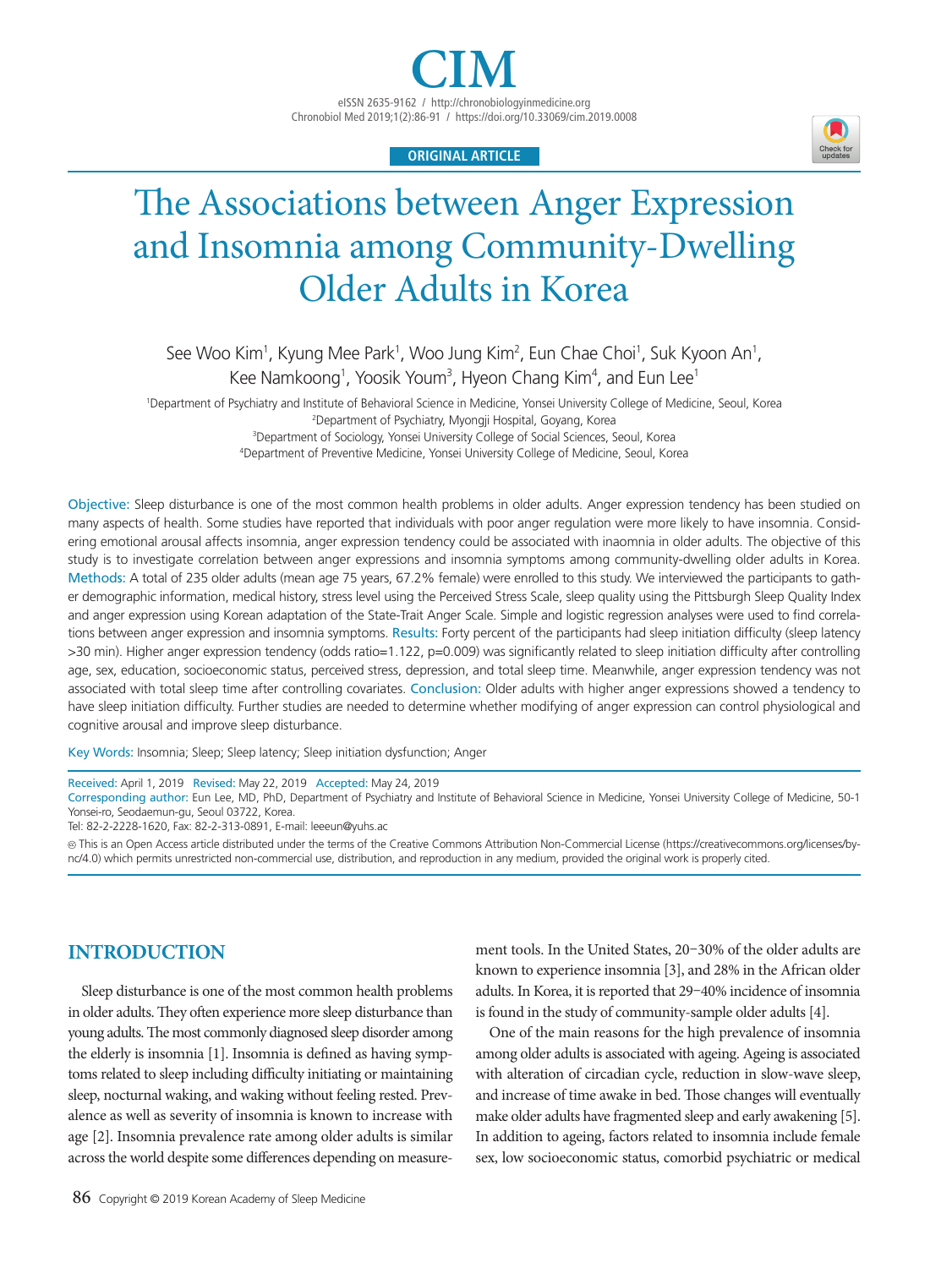illness, and depression [6]. Regardless of cultural or ethnic backgrounds, those factors are found to be risk factors for insomnia, despite some conflicting results depending on the countries, cultures, or ethnicities in which the study was conducted.

Studies on insomnia in older adults have focused on the interactions between depression and medical illnesses. Researchers believe that depression and medical illnesses negatively affect each other, which mediated through insomnia [7]. Previous studies have implications of that psychological problems including loneliness, isolation, and worry about the future contribute the mechanisms interaction between depression and insomnia in older adults. The effect of depression on medical illness is mediated by noncompliance and inactivity due to depression is another lesson learned from previous psychosocial research. It is true that these results have contributed in part to the development of treatment strategy in older adults with insomnia and depression. However, there are limitations in understanding insomnia in older adults entirely as a part of the symptoms of depression. Few attempts have made to understand the relationship of emotional regulation with insomnia.

Emotional regulation is extrinsic and intrinsic process about monitoring, evaluation, and controlling the emotional reactions [8]. The studies on emotional regulation of in older adults are inconsistent. Some studies reported that ageing lead to "positivity effect" for emotional regulation, because cognitive decline can make older adults to became less sensitive or more avoidant toward negative information [9]. Meanwhile, another studies found no positivity effect in female older adults [10]. There is a study claiming emotional regulation problem in older adults due to decreased cerebral function related to ageing [11]. Other researchers have reported that that older adults experience more anger or hostility than young adults [12]. Moreover, the findings of that older adults with depression shows more anger expression raise the need to study about the relationship between sleep disturbance and emotional regulation of elderly [13]. Taking that into account, it is necessary to study the relationship of emotional regulation and insomnia among community-dwelling older adults. Hyperarousal model of insomnia also rationalizes these doubts of that emotional regulation problem including anger experience or expression lead to physiological and cognitive hyperarousal, which resulted in insomnia [14].

We hypothesized that the degree of anger experience and expression, which is related to emotional regulation in the older adults, would be associated with insomnia. In order to verify this hypothesis, face-to-face interview and questionnaires about insomnia and anger expression were conducted in the rural community-dwelling older adults. For the assessment of insomnia symptoms, we investigated sleep latency and total sleep time in the participants.

### **METHODS**

### **Study population**

This study used the data from "Korean Social life, Health and

Ageing Project (KSHAP)," an ongoing community-based cohort study which aimed to find the interaction between social network and health of Korean older adults in one township ("Y"-myeon, Ganghwa-gun, Incheon, South Korea) [15]. A total of 814 individuals (95% response rate) were enrolled at the beginning of the study. First wave of the KSHAP study were conducted by face-toface interview in the places suitable for personal conversation including participants' home, or community centers, or public health centers from December 2011 to March 2012. The substudy of relationship between sleep and stress was conducted to participants in the township who agreed to this study (235 individuals, 28.9% in total study population) from January 2015 to December 2015. This study was approved by the Institutional Review Board of Yonsei University (YUIRB-2011-012-01). All the participants had given explanation of the research purposes and procedure beforehand, and provided written consent voluntarily.

### **Measurement**

Socio-demographic information (sex, age, education level, job history, current marital status, number of children, number of close relatives or friends, and other social network information) and physical and mental health information (history of medical and psychiatric disease, current psychiatric symptoms including depression, cognitive function) were gathered via face-to-face interview. Participants were asked about perceived economic status (in three categories: better than average, average, worse than average), current smoking and alcohol history.

### **Structured Clinical Interview for DSM-IV TR Axis I Disorder**

Structured Clinical Interview for DSM-IV TR (SCID) is a research-purpose structured interview that researchers can diagnose psychiatric disorders according to the diagnostic criteria of the Diagnostic and Statistical Manual of Mental Disorders, 4th Edition [16]. In this study, a trained mental health nurse specialist conducted the SCID.

### **Mini-Mental State Examination for Dementia Screening**

Cognitive function was assessed by the Mini-Mental State Examination for Dementia Screening (MMSE-DS) [17]. MMSE-DS is a modified MMSE which applied the compensatory standard based on age, sex, and education level. It shows better diagnostic accuracy for dementia than MMSE-KC [Mini-Mental Status Examination in the Korean version of the Consortium to Establish a Registry for Alzheimer's Disease (CERAD) assessment packet] [18] or Korean Mini-Mental State Examination (K-MMSE) [19]. We defined cognitive impairment as below-1.5 standard deviation (SD) which was corrected by age and education level [17].

### **Center for Epidemiologic Studies Depression Scale**

Center for Epidemiologic Studies Depression Scale (CES-D) is a self-reported depression scale consisting of 20 items for the general population, and is a primary screening tool for depressive dis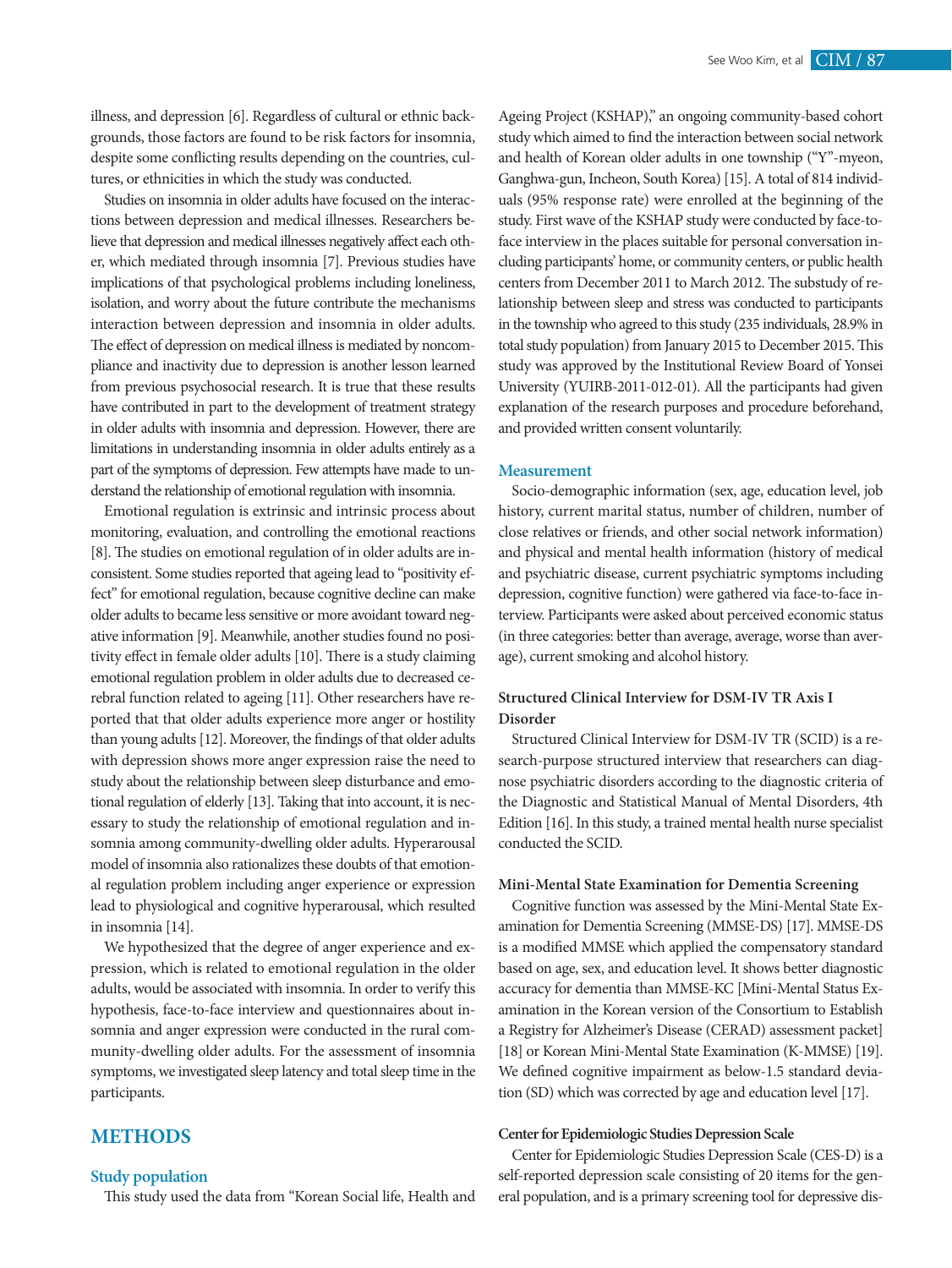order [20]. Individuals are asked to answer each question from 0 point (very rare, usually less than 1 day in a week) to 3 points (very often, mostly in 5 days or more in a week) depending on frequency and severity of experiences depressive symptoms (depressed feeling, loss of energy, lack of concentration, guilty feeling, feeling of worthlessness, psychomotor retardation, loss of appetite, and sleep disturbance) during the past week. Integrated adaptation of CES-D was used in this study, which is the most recently reported Korean version of the CES-D scale [21]. Current presence of depression is defined as set point of 16 in CES-D scale [22].

### **Pittsburgh Sleep Quality Index**

Insomnia symptoms of participants was evaluated with the Pittsburgh Sleep Quality Index (PSQI), which is a tool that can assess total sleep time, sleep latency, subjective sleep quality, and freshness [23]. PSQI consists of 7 components including subjective sleep quality, sleep latency, sleep duration, habitual sleep efficiency, sleep disturbances, use of sleeping medication, and daytime dysfunction. We used the question 2 of PSQI ("During the past month, how long has it usually takes you to fall asleep each night?") as sleep latency for the analysis. The component 2 of PSQI (sleep latency) reflects not only the amount of time to sleep but also frequency of the sleep latency. We only focused on the sleep latency amount using the question 2 of PSQI. Total sleep time was defined as question 4 of PSQI ("During the past month, how many hours of actual sleep did you get at night?"). Each component scored from 0 point to 3-point, higher score means worse. In this study, we defined poor sleep quality as the component 1 (subjective sleep quality) of PSQI score ≥2 points. Cronbach alpha of component 1 and 2 calculated from Korean version of PSQI validation study is 0.83 and 0.91, respectively [23].

### **Perceived Stress Scale**

Perceived Stress Scale (PSS) is a questionnaire consisting of 10 items that assess the stress experienced by the individual during the past month [24]. Each item scored from 0 point to 4 point, resulting total score ranged from 0 to 40. Higher total score reflects greater degree perceived stress in PSS. This is not a diagnostic tool; cutoff score is not presented. We defined "severe perceived stress level" as the value of more than 2 SD in PSS. For the analysis,

### **Korean adaptation of the State-Trait Anger Expression Inventory**

State-Trait Anger Expression Inventory (STAXI) is measuring individual's anger. It is an integrated tool of the previously created state-trait anger scale and anger expression scale. STAXI-K, Korean adaptation of STAXI, measures 5 sub-component, consisted of 20 items asking anger experience (10 items for state-anger, 10 items for trait-anger) and 24 items about three types of anger regulation (anger-in, anger-out, anger-control). Each item rated on 4-points scale. Anger-in refers to internalized anger measured by frequency of repressing or suppressing anger experience, and anger-out refers to externalized anger measured by frequency of how often individuals express anger in other people or things around them.

Lastly, anger-control is measured with the frequency of which an individual attempts to control anger expression [25].

### **Statistical analyses**

This study analyzed the factors which are clinically significant to determine sleep latency or total sleep time. First, we defined sleep initiation difficulty group as participants who have sleep latency more than 30 minutes, which was measured by the responses to the question 2 of PSQI. We performed  $\chi^2$ -test and independent sample t-test for evaluate sleep initiation difficulty group and control group (Supplementary Table 1).

To develop a model that can predict factors affecting sleep initiation difficulty (sleep latency >30 min), we performed logistic regression analysis with independent variables including the factors that showed significant differences between the sleep initiation difficulty group and control group and the factors which were known to affect insomnia including current psychiatric illness, currently perceived stress, and perceived economic status [26].

Simple regression analysis was performed to evaluate the factors affecting total sleep time. For the next step, multiple regression analysis was performed with a total of 10 independent variables including factors that were found to be significantly correlated with total sleep time from the above simple regression analysis, factors known to have correlations to total sleep time in the previous studies (age and current psychiatric illness), and STAXI-K anger-out score which showed significant correlation with sleep initiation difficulty in this study. Statistical significance was set at p<0.05. All analyses were performed by using SPSS (statistical package for social science) 23 for windows version (IBM Corp., Armonk, NY, USA).

### **RESULTS**

### **Factors affecting sleep initiation difficulty**

Socio-demographic and clinical characteristics of participants are shown in Table 1. Female sex, low-education level, presence of depression, poor sleep quality, and shorter total sleep time were more related to the sleep initiation difficulty group than control group (Supplementary Table 1).

Multivariate logistic regression analysis was performed using the factors that showed significant differences in the comparison of the sleep initiation difficulty group and the control group, and the factors mentioned in method that might affect the sleep latency as explanatory variables. As a result, female sex, total sleep time, anger-out score shows significant predictive value for sleep initiation problem (Table 2).

### **Factors affecting total sleep time**

From simple regression analysis, we found that female sex, perceived low economic status, presence of depression, sleep initiation difficulty, poor sleep quality, and severe perceived stress showed significant correlation with shorter sleep time (Supplementary Table 2). In addition to these factors, age, current psychiatric ill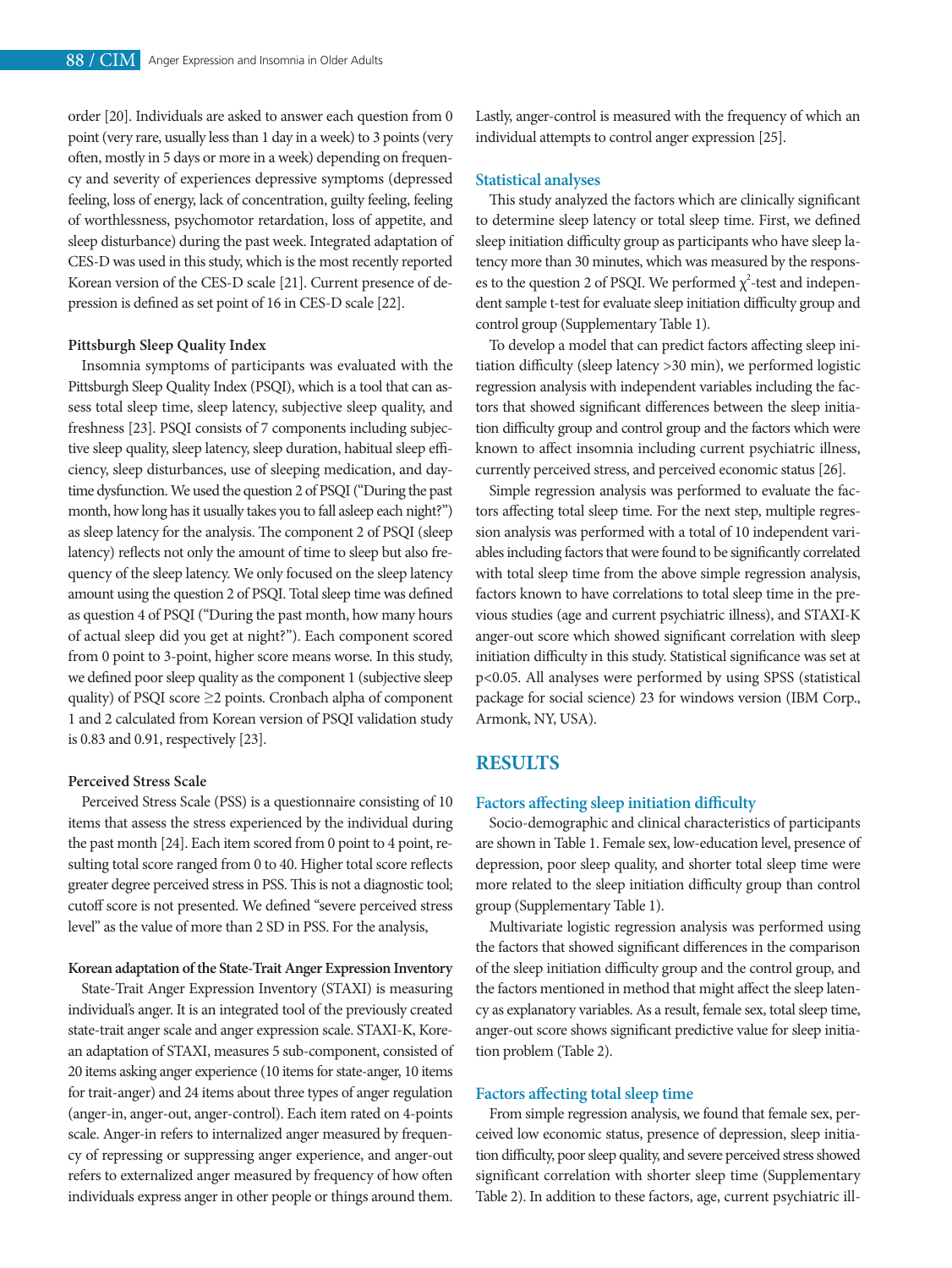ness, educational level, and STAXI-K anger-out score were used as independent variables for multiple regression analysis. Difficulty in sleep initiation, poor sleep quality, and severe perceived stress were founded as significant variable predicting shorter total sleep time (Table 3).

## **DISCUSSION**

This study aimed to evaluate the correlation between anger expression and sleep disturbance in community-dwelling older adults who aged 60 years or older. We found that anger expression in

|       | <b>Table 1.</b> Socio-demographic and clinical characteristics of partici- |  |  |  |
|-------|----------------------------------------------------------------------------|--|--|--|
| pants |                                                                            |  |  |  |

| Variables                                          | Total $(n=235)$  |
|----------------------------------------------------|------------------|
| Age (yrs)                                          | $75.0 \pm 6.22$  |
| Sex, female                                        | 158 (67.2)       |
| Education (yrs)                                    | $2.71 \pm 1.47$  |
| Low education $( \leq 6 \text{ yrs})$              | 184 (78.3)       |
| Perceived economic status, lower third             | 88 (37.4)        |
| Current job status, no                             | 86 (36.6)        |
| Current smoking, yes                               | 14(6.0)          |
| Current drinking, yes                              | 41 (17.4)        |
| Psychiatric past history (SCID)                    | 16(6.8)          |
| Current psychiatric illness (SCID)                 | 21(8.9)          |
| Current depression (CES-D≥16)                      | 61(26.0)         |
| Interference by pain (>1/week)                     | 77 (32.8)        |
| Cognitive impairment (MMSE-DS)*                    | 40 (17.0)        |
| Sleep initiation difficulty (latency >30 min)      | 93 (39.6)        |
| Total sleep time (min)                             | 374.51±120.47    |
| Anger out (STAXI-K)                                | $11.24 \pm 3.57$ |
| Anger in (STAXI-K)                                 | 14.38±4.20       |
| Anger control (STAXI-K)                            | $26.00 \pm 5.31$ |
| Poor sleep quality ( $\geq$ 2 of PSQI component 1) | 55 (23.4)        |
| Severe perceived stress (PSS≥27)                   | 8(3.4)           |

The values are means±SD or number (percent). \*MMSE-DS score was adjusted MMSE score by sex, age, educational level [17]. SCID: Structured Clinical Interview for DSM-IV TR, CES-D: Center for Epidemiological Studies Depression Scale, MMSE-DS: Mini-Mental State Examination for Dementia Screening, STAXI-K: Korean adaptation of the State-Trait Anger Expression Inventory, PSQI: Pittsburgh Sleep Quality Index, PSS: Perceived Stress Scale.

older adults was associated with insomnia symptoms. Specifically, sleep initiation difficulty was associated with higher anger expression tendency. On the other hand, total sleep time did not show significant correlation with anger expression tendency.

In this study, sleep initiation difficulty was associated with female sex, anger expression tendency, and shorter total sleep time with considering covariates. Shorter total sleep time was associated with sleep initiation difficulty, severe perceived stress, and poor sleep quality after controlling covariates. These results are in agreement with the findings of previous study conducted in same area but using different time, sample and tools [27]. Findings from the previous study showed that female sex, low educational level, current smoking, comorbid chronic disease, and depression were associated with sleep disturbance. Simple comparison of the results is difficult. Because the previous study measured sleep disturbance with only one question ("Do individual has difficulty with initiating or maintaining sleep?") and did not focus on anger expression tendency. Clinical interpretation of the previous study would be difficult. It is hardly avoidable using one or two questionnaires about sleep in large-scale cohort studies. In this study, we tried to assess sleep quality more thoroughly and in detail by us-

**Table 3.** Multiple linear regression models of factors associated with total sleep time among community-dwelling older adults

|                                                       | Sleep duration    |         |
|-------------------------------------------------------|-------------------|---------|
|                                                       | B(SE)             | p-value |
| Age                                                   | 0.433(1.195)      | 0.717   |
| Female                                                | $-22.546(17.453)$ | 0.198   |
| Low education $(\leq 6$ yrs)                          | 11.197 (19.311)   | 0.563   |
| Perceived economic status, lower third                | $-26.584(14.653)$ | 0.071   |
| Presence of depression (CES-D $\geq$ 16)              | $-15.598(16.851)$ | 0.356   |
| Sleep initiation difficulty<br>(latency > 30 min)     | $-54.225(15.023)$ | < 0.001 |
| Anger out (STAXI-K)                                   | 1.402(2.124)      | 0.510   |
| Poor sleep quality ( $\geq$ 2 of PSQI<br>component 1) | $-83.926(17.595)$ | < 0.001 |
| Severe perceived stress (PSS≥27)                      | $-83.948(39.074)$ | 0.033   |

CES-D: Center for Epidemiological Studies Depression Scale, STAXI-K: Korean adaptation of the State-Trait Anger Expression Inventory, PSQI: Pittsburgh Sleep Quality Index, PSS: Perceived Stress Scale, SE: standard error.

|  |  | Table 2. Multiple logistic regression models of factors associated with sleep initiation difficulty among community-dwelling older adults |
|--|--|-------------------------------------------------------------------------------------------------------------------------------------------|
|  |  |                                                                                                                                           |

| <b>Variables</b>                                   | <b>OR</b> | 95% CI            | p value |
|----------------------------------------------------|-----------|-------------------|---------|
| Age                                                | 1.013     | $(0.964 - 1.064)$ | 0.609   |
| Female                                             | 2.085     | $(0.996 - 4.365)$ | 0.051   |
| Low education $(\leq 6$ yrs)                       | 1.167     | $(0.513 - 2.656)$ | 0.712   |
| Perceived economic status, lower third             | 1.251     | $(0.689 - 2.274)$ | 0.462   |
| Current psychiatric illness (SCID)                 | 1.611     | $(0.600 - 4.327)$ | 0.344   |
| Presence of depression (CES-D $\geq$ 16)           | 1.292     | $(0.665 - 2.512)$ | 0.450   |
| Total sleep time (min)                             | 0.995     | $(0.992 - 0.998)$ | < 0.001 |
| Anger out (STAXI-K)                                | 1.122     | $(1.029 - 1.223)$ | 0.009   |
| Poor sleep quality ( $\geq$ 2 of PSQI component 1) | 1.106     | $(0.531 - 2.304)$ | 0.787   |

SCID: Structured Clinical Interview for DSM-IV TR, CES-D: Center for Epidemiological Studies Depression Scale, STAXI-K: Korean adaptation of the State-Trait Anger Expression Inventory, PSQI: Pittsburgh Sleep Quality Index, OR: odds ratio, CI: confidence interval.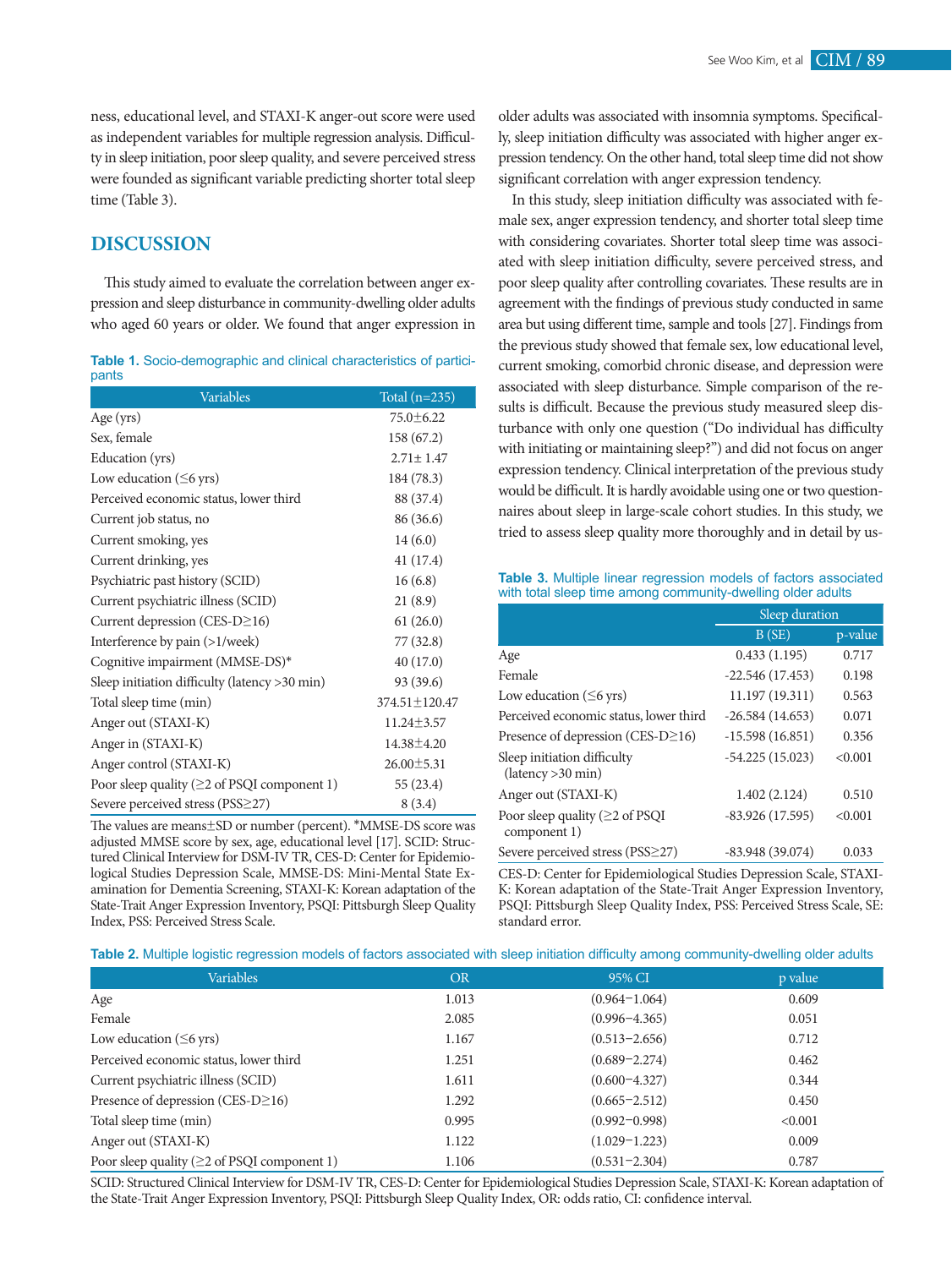### ing PSQI.

One of the important finding in this study is that anger expression tendency can affect sleep initiation problems. Anger expression tendency was measured by STAXI, which was used to investigate the relationship between emotional regulation and sleep disturbance. STAXI-K assesses how individuals react to anger experience. If individuals experienced anger, they have strategy to react it with three possible ways; anger suppression, anger expression, or anger control. The items measuring anger suppression includes questions such as 'to keep the anger inside' which suggest highly hold back internal anger. The questions such as 'to avoid people while in anger' which can be interpreted as both anger suppression and anger control. There is a possibility that the participants with high anger control tendency respond also positively to items asking anger suppression. As a result, we found that anger expression tendency affects sleep initiation problem. There are scarce of studies on the relationship between anger expression and sleep, and the results are controversial. A study claimed that anger expression is associated with better sleep quality [28]. Another study investigating correlations between anger expression and sleep quality among patients with coronary heart disease using STAXI and PSQI showed that anger suppression is associated with poor sleep quality but anger expression showed positive correlation with sleep quality. A study in juvenile offenders reported that aggression is correlated to sleep quality, especially hostility is negatively affected total sleep time and sleep quality [29]. In addition, a study about reaction to anger with ageing in Korean reported that the anger expression tendency of the older adults is higher than that of the young adults [30].

It is hard to say that anger expression and anger suppression are opposite strategies to react anger. In the STAXI-K validity study in Korea, in contrast to studies conducted in the United States, there is a significant correlation between anger-in and anger-out scores [31]. Therefore, the perspective of that anger expression is opposite side of anger suppression may not be suitable for understanding the mechanism of anger regulation [32]. Rather, the tendency to overuse one side, whether suppression or expression, may be related to emotional arousal. Further study may be needed to investigate the assumption.

The mechanism how emotional arousal associate the brain with sleep disturbance is not fully understood. Cortisol, known as stress hormone, can be a mediator between anger control and sleep regulation. Researchers reported that anger expression is associated with increased cortisol level [33-35]. These studies' results show that anger expression interacts with daily stress to affect cortisol level but anger suppression does not. However, no specific mechanism how cortisol acts in the brain function relevant to sleepwake cycle has been elucidated. There is a neuroimaging study after acute sleep deprivation which reported changes in brain areas including amygdala, insula, ventral striatum, and prefrontal cortex [36]. It suggests that sleep deprivation cause difficulties in emotional regulation by functional alteration of cortical and subcortical structures responsible for emotional regulation. In addition,

the possibility that cholinergic system might play a role in dysfunction of the brain structure responsible for emotional regulation is also demonstrated [37]. The cholinergic system is involved in sleep-wake cycle as well. To date, it is suggested that cholinergic system perform mediational function between emotional regulation.

This study has some limitations. First, it is difficult to generalize this finding to all older adults. Second, self-reported measurement such as PSQI, STAXI-K, CES-D could be influenced by the subjective state of participants in evaluation timing, could not measure objectively. Third, we cannot exclude the possibility of that chronic insomnia causes high anger expression tendency. It is known that chronic insomnia itself can cause severe level of stress, which can contribute emotional dysregulation [38]. There is also a previous study about association between difficulty in emotional regulation and long-term sleep deprivation [39]. Thus, the relationship between anger expression and insomnia might be bidirectional. Lastly, the frequency of sleep initiation difficulty was not considered in this study. In PSQI, the component 2 "sleep latency" is sum of the frequency with sleep initiation problem and the amount of the time to fall asleep. We decided to use the data of the question 2 score instead of the component 2 score because of that the participant who showed significant sleep latency problem based on component 2 were too scarce, which can might cause statistical error in analysis.

### **Supplementary Materials**

The Data Supplement is available with this article at https://doi. org/10.33069/cim.2019.0008.

### **Acknowledgments**

This work was supported by the Basic Science Research Program through the National Research Foundation of Korea (NRF) funded by the Ministry of Science, ICT & Future Planning, Republic of Korea (Grant number: 2017R1A2B3008214 to E. Lee); the Korean Mental Health Technology R&D Project funded by the Ministry of Health & Welfare, Republic of Korea (Grant number: HM 15C0995 to E. Lee); and the Social Science Korea (SSK) Project through the NRF funded by the Ministry of Education, Republic of Korea (Grant number: 2017S1A3A2067165 to Y. Youm).

### **Conflicts of Interest**

The authors have no potential conflicts of interest to disclose.

#### **Author Contributions**

Conceptualization: See Woo Kim, Kyung Mee Park, Woo Jung Kim, Suk Kyoon An, Kee Namkoong, Yoosik Youm, Hyeon Chang Kim, Eun Lee. Data curation: See Woo Kim, Kyung Mee Park, Eun Chae Choi, Eun Lee. Formal analysis: See Woo Kim, Kyung Mee Park, Eun Lee. Funding acquisition: Suk Kyoon An, Kee Namkoong, Yoosik Youm, Hyeon Chang Kim, Eun Lee. Investigation: See Woo Kim, Kyung Mee Park, Suk Kyoon An, Kee Namkoong, Yoosik Youm, Hyeon Chang Kim, Eun Lee. Methodology: See Woo Kim, Kyung Mee Park, Eun Lee. Project administration: Yoosik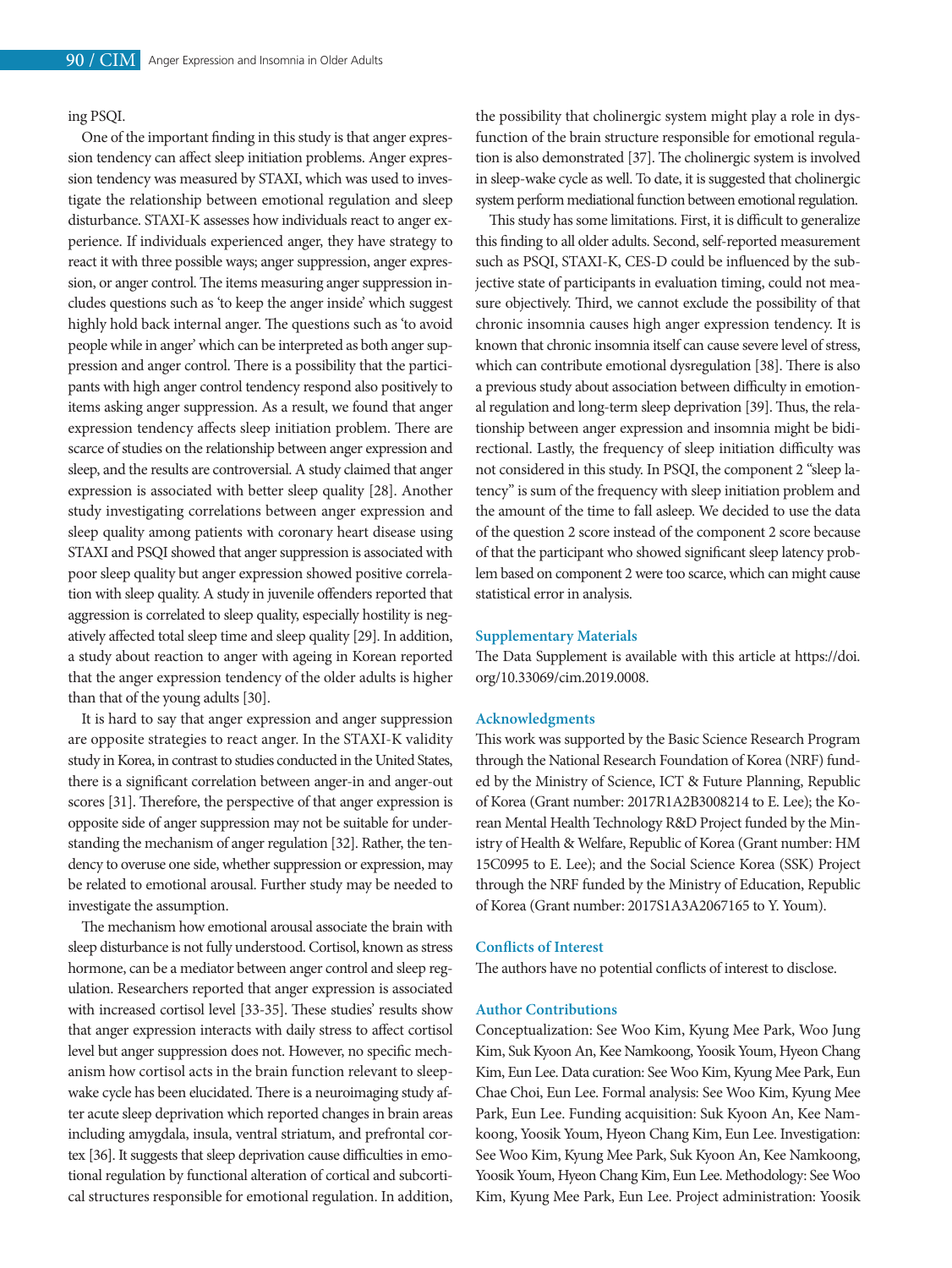Youm, Hyeon Chang Kim, Eun Lee. Resources: Suk Kyoon An, Kee Namkoong, Yoosik Youm, Hyeon Chang Kim, Eun Lee. Software: Eun Chae Choi, Eun Lee. Supervision: Suk Kyoon An, Kee Namkoong, Eun Lee. Validation: See Woo Kim, Kyung Mee Park, Eun Lee. Visualization: See Woo Kim, Kyung Mee Park, Eun Lee. Writing—original draft: See Woo Kim, Kyung Mee Park, Eun Lee. Writing—review & editing: Kyung Mee Park, Suk Kyoon An, Kee Namkoong, Yoosik Youm, Hyeon Chang Kim, Eun Lee.

### **ORCID iDs**

Eun Lee <sub>D</sub> https://orcid.org/0000-0002-7462-0144 See Woo Kim https://orcid.org/0000-0002-8635-6096

### **REFERENCES**

- 1. Suzuki K, Miyamoto M, Hirata K. Sleep disorders in the elderly: diagnosis and management. J Gen Fam Med 2017;18:61-71.
- 2. Weyerer S, Dilling H. Prevalence and treatment of insomnia in the community: results from the Upper Bavarian Field Study. Sleep 1991;14:392-398.
- 3. Schubert CR, Cruickshanks KJ, Dalton DS, Klein BE, Klein R, Nondahl DM. Prevalence of sleep problems and quality of life in an older population. Sleep 2002;25:889-893.
- 4. Ahn SH, Choi HK, Kim JH, Kim JL. Prevalence of insomnia and associated factors among community-dwelling Korean elderly. J Korean Geriatr Psychiatry 2015;19:32-39.
- 5. Kamel NS, Gammack JK. Insomnia in the elderly: cause, approach, and treatment. Am J Med 2006;119:463-469.
- 6. Ancoli-Israel S, Cooke JR. Prevalence and comorbidity of insomnia and effect on functioning in elderly populations. J Am Geriatr Soc 2005;53(7 Suppl):S264-S271.
- 7. Leggett A, Assari S, Burgard S, Zivin K. The effect of sleep disturbance on the association between chronic medical conditions and depressive symptoms over time. Longit Life Course Stud 2017;8:138-151.
- 8. Thompson RA. Emotional regulation and emotional development. Educ Psychol Rev 1991;3:269-307.
- 9. Carstensen LL, Mikels JA. At the intersection of emotion and cognition: aging and the positivity effect. Curr Dir Psychol Sci 2005;14:117-121.
- 10. Thomsen DK, Mehlsen MY, Viidik A, Sommerlund B, Zachariae R. Age and gender differences in negative affect—is there a role for emotion regulation? Pers Individ Dif 2005;38:1935-1946.
- 11. Lantrip C, Huang JH. Cognitive control of emotion in older adults: a review. Clin Psychiatry (Wilmington) 2017;3:9.
- 12. Barefoot JC, Peterson BL, Dahlstrom WG, Siegler IC, Anderson NB, Williams RB Jr. Hostility patterns and health implications: correlates of Cook-Medley Hostility Scale scores in a national survey. Health Psychol 1991;10: 18-24.
- 13. Baeg S, Wang SK, Chee IS, Kim SY, Kim JL. Anger in elderly patients with depressive disorders. Psychiatry Investig 2011;8:186-193.
- 14. Riemann D, Spiegelhalder K, Feige B, Voderholzer U, Berger M, Perlis M, et al. The hyperarousal model of insomnia: a review of the concept and its evidence. Sleep Med Rev 2010;14:19-31.
- 15. Youm Y, Laumann EO, Ferraro KF, Waite LJ, Kim HC, Park YR, et al. Social network properties and self-rated health in later life: comparisons from the Korean social life, health, and aging project and the national social life, health and aging project. BMC Geriatr 2014;14:102.
- 16. First MB, Spitzer RL, Gibbon M, Williams JB. Structured clinical interview for DSM-IV-TR axis I disorders, research version, patient edition (SCID-I/ P). New York: Biometrics Research, New York State Psychiatric Institute, 2002.
- 17. Han JW, Kim TH, Jhoo JH, Park JH, Kim JL, Ryu SH, et al. A normative study of the Mini-Mental State Examination for Dementia Screening (MMSE-DS) and its Short form (SMMSE-DS) in the Korean elderly. J Korean Geriatr Psychiatry 2010;14:27-37.
- 18. Lee JH, Lee KU, Lee DY, Kim KW, Jhoo JH, Kim JH, et al. Development of the Korean version of the Consortium to Establish a Registry for Alzheimer's Disease Assessment Packet (CERAD-K): clinical and neuropsychological assessment batteries. J Gerontol B Psychol Sci Soc Sci 2002;57:P47-P53.
- 19. Kang YW, Na DL, Hahn SH. A validity study on the Korean Mini-Mental State Examination (K-MMSE) in dementia patients. J Korean Neurol Assoc 1997;15:300-308.
- 20. Radloff LS. The CES-D scale: a self-report depression scale for research in the general population. Appl Psychol Meas 1997;1:385-401.
- 21. Chon KK, Choi SC, Yang BC. Integrated adaptation of CES-D in Korea. Korean J Health Psychol 2001;6:59-76.
- 22. Santor DA, Zuroff DC, Ramsay JO, Cervantes P, Palacios J. Examining scale discriminability in the BDI and CES-D as a function of depressive severity. Psychol Assess 1995;7:131-139.
- 23. Sohn SI, Kim DH, Lee MY, Cho YW. The reliability and validity of the Korean version of the Pittsburgh Sleep Quality Index. Sleep Breath 2012;16:803- 812.
- 24. Baek Y. Korean version of the Perceived Stress Scale-10: development of the scale and exploring the effects of perceied stress on memory [dissertation]. Seoul: Seoul National University; 2010.
- 25. Chon KK, Hahn DW, Lee CH, Spielberger CD. Korean adaptation of the State-Trait Anger Expression Inventory: anger and blood pressure. Korean J Health Psychol 1997;2:60-78.
- 26. Kim KW, Kang SH, Yoon IY, Lee SD, Ju G, Han JW, et al. Prevalence and clinical characteristics of insomnia and its subtypes in the Korean elderly. Arch Gerontol Geriatr 2017;68:68-75.
- 27. Kim WJ, Joo WT, Baek J, Sohn SY, Namkoong K, Youm Y, et al. Factors associated with insomnia among the elderly in a Korean rural community. Psychiatry Investig 2017;14:400-406.
- 28. Caska CM, Hendrickson BE, Wong MH, Ali S, Neylan T, Whooley MA. Anger expression and sleep quality in patients with coronary heart disease: findings from the Heart and Soul Study. Psychosom Med 2009;71:280-285.
- 29. Ireland JL, Culpin V. The relationship between sleeping problems and aggression, anger, and impulsivity in a population of juvenile and young offenders. J Adolesc Health 2006;38:649-655.
- 30. Park JS, Im CS, Kim TS, Wang SK, Chee IS, Kim JL. Trends in anger and aggression across the life span in Korean population. J Korean Geriatr Psychiatry 2010;14:97-103.
- 31. Chon KK, Hahn DW, Lee CH. Korean adaptation of the State-Trait Anger Expression Inventory (STAXI-K): the case of college students. Korean J Health Psychol 1998;3:18-32.
- 32. Linden W, Hogan BE, Rutledge T, Chawla A, Lenz JW, Leung D. There is more to anger coping than "in" or "out". Emotion 2003;3:12-29.
- 33. al'Absi M, Bongard S, Lovallo WR. Adrenocorticotropin responses to interpersonal stress: effects of overt anger expression style and defensiveness. Int J Psychophysiol 2000;37:257-265.
- 34. Ritsner M, Maayan R, Gibel A, Strous RD, Modai I, Weizman A. Elevation of the cortisol/dehydroepiandrosterone ratio in schizophrenia patients. Eur Neuropsychopharmacol 2004;14:267-273.
- 35. Steptoe A, Cropley M, Griffith J, Kirschbaum C. Job strain and anger expression predict early morning elevations in salivary cortisol. Psychosom Med 2000;62:286-292.
- 36. Goldstein AN, Walker MP. The role of sleep in emotional brain function. Annu Rev Clin Psychol 2014;10:679-708.
- 37. Mu P, Huang YH. Cholinergic system in sleep regulation of emotion and motivation. Pharmacol Res 2019;143:113-118.
- 38. Kales A, Kales JD. Evaluation and treatment of insomnia. New York: Oxford University Press; 1984.
- 39. Baum KT, Desai A, Field J, Miller LE, Rausch J, Beebe DW. Sleep restriction worsens mood and emotion regulation in adolescents. J Child Psychol Psychiatry 2014;55:180-190.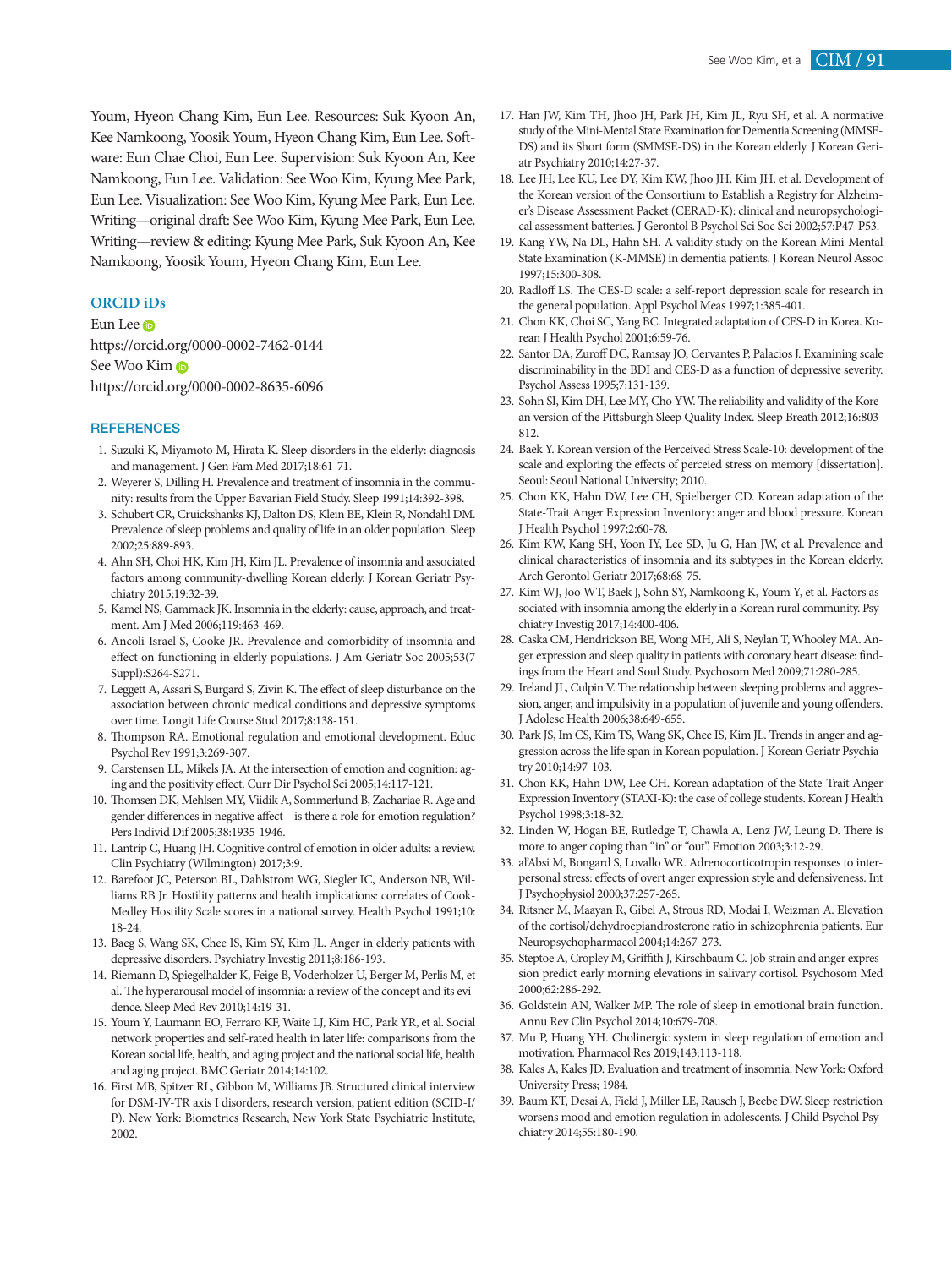**Supplementary Table 1.** Characteristics of participants with sleep initiation difficulty

|                                             | Controls $(n=142)$ | Latency $>$ 30 minutes (n=93) | p-value |
|---------------------------------------------|--------------------|-------------------------------|---------|
| Age (yrs)                                   | $75.1 \pm 6.4$     | $74.8 \pm 5.9$                | 0.739   |
| Sex, female                                 | 86(60.6)           | 72 (77.4)                     | 0.007   |
| Low education $( \leq 6 \text{ yrs})$       | 105(73.9)          | 79 (84.9)                     | 0.045   |
| Perceived economic status, lower third      | 48 (34.3)          | 40(43.0)                      | 0.179   |
| Current job status, no                      | 48 (33.8)          | 38(40.9)                      | 0.272   |
| Current Smoking, yes                        | 9(6.3)             | 5(5.4)                        | 0.761   |
| Current drinking, yes                       | 26(18.3)           | 15(16.1)                      | 0.667   |
| Psychiatric past history (SCID)             | 10(7.0)            | 6(6.5)                        | 0.860   |
| Current psychiatric illness (SCID)          | 11(7.7)            | 10(10.8)                      | 0.430   |
| Presence of depression (CES-D $\geq$ 16)    | $12.04 \pm 6.54$   | $14.41 \pm 6.63$              | 0.008   |
| Interference by pain (>1/week)              | 46(32.4)           | 31(33.3)                      | 0.881   |
| Cognitive impairment (MMSE-DS)*             | 22(16.3)           | 18(19.8)                      | 0.501   |
| Total sleep time (min)                      | 404.99±110.98      | 327.99±120.07                 | < 0.001 |
| Anger out (STAXI-K)                         | $10.82 \pm 3.47$   | $11.89 \pm 3.63$              | 0.024   |
| Anger in (STAXI-K)                          | $14.04 \pm 4.14$   | 14.91±4.25                    | 0.117   |
| Anger control (STAXI-K)                     | $26.00 \pm 5.39$   | $25.99 \pm 5.21$              | 0.988   |
| Poor sleep quality (≥2 of PSQI component 1) | 24(17.0)           | 31(33.3)                      | 0.004   |
| Severe perceived stress (PSS $\geq$ 27)     | $11.90 \pm 6.71$   | 13.09±7.60                    | 0.211   |

The values are means±SD or number (percent). \*MMSE-DS score was adjusted MMSE score by sex, age, educational level [17]. SCID: Structured Clinical Interview for DSM-IV TR, CES-D: Center for Epidemiological Studies Depression Scale, MMSE-DS: Mini-Mental State Examination for dementia screening, STAXI-K: Korean adaptation of the State-Trait Anger Expression Inventory, PSQI: Pittsburgh Sleep Quality Index, PSS: Perceived Stress Scale.